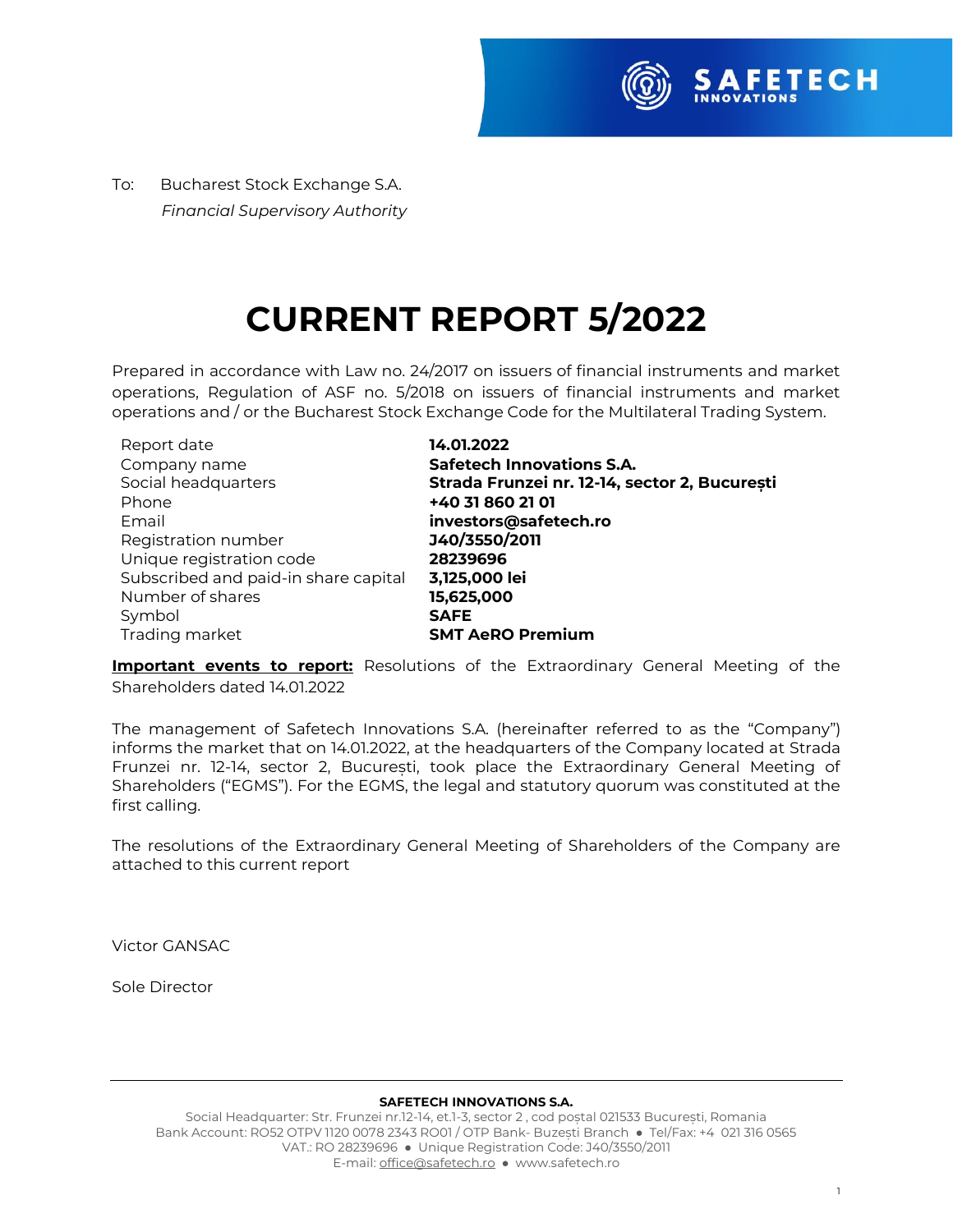

# **RESOLUTION OF THE EXTRAORDINARY GENERAL SHAREHOLDERS MEETING OF SAFETECH INNOVATIONS S.A. From 14.01.2022**

## **The Extraordinary General Meeting of Shareholders of SAFETECH INNOVATIONS**

**S.A.**, based in Bucharest, 2<sup>nd</sup> District, 12-14 Frunzei Street, Floor 1 and 2, registered with the Trade Register Office of the Bucharest Tribunal under number: J40/3550/2011, having the sole register no. 28239696 (hereinafter referred to as "**the Company**"), was **held on 14.01.2022 at 11:00,** at the Company's headquarters in Bucharest, 2<sup>nd</sup> District, 12-14 Frunzei Street, Floor 1, chaired by **Mr. Gansac Victor,** the Sole Administrator of the Company, having as secretary elected Ms. Zuzanna Kurek and as technical secretary Ms. Lucica Popescu.

According to the presence list of shareholders, Annex 1 to the Minutes of the Extraordinary General Shareholder Meeting of 14.01.2022 the meeting of the Extraordinary General Meeting of Shareholders ("**EGMS**") was attended by shareholders representing **81,5218% of the share capital** and **81,5218% of the number of existing voting rights**, thus meeting the quorum necessary for the adoption of this Decision of the Extraordinary General Meeting of Shareholders.

#### **Whereas**

- The provisions of the Articles of Incorporation of the Company and of the Companies Law no. 31/1990, republished, with subsequent amendments and completions, Law no. 24/2017 regarding the issuers of financial instruments and market operations, ASF Regulation no. 5/2018 regarding the issuers of financial instruments and market operations;
- The fact that, in accordance with the Articles of Incorporation of the Company, the General Meeting was convened by the Sole Administrator, through the convening

#### **SAFETECH INNOVATIONS S.A.**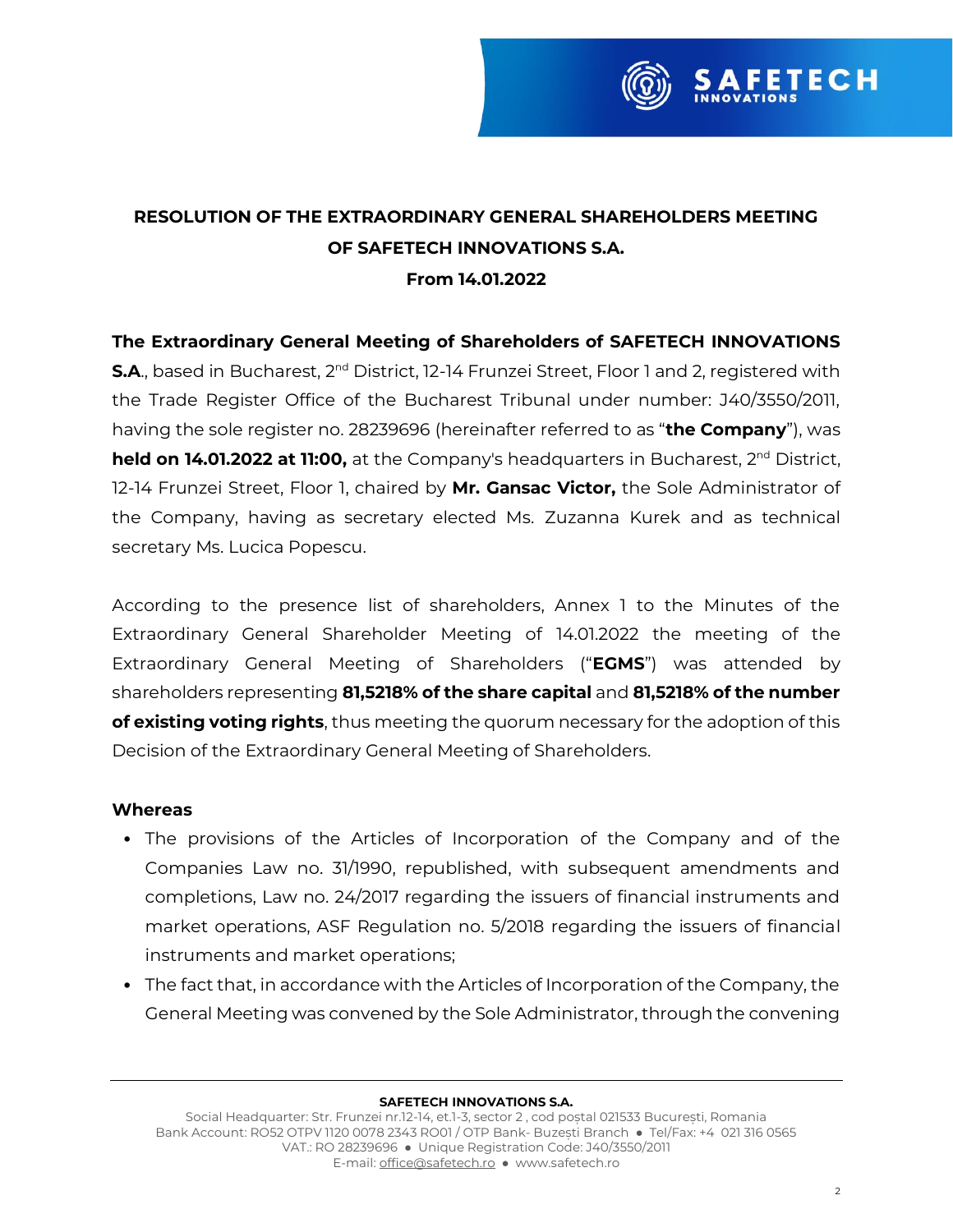

- The fact that, at the EGMS meeting of 14.01.2022 were present only the shareholders who held this quality until the reference date of **05.01.2022**, inclusive;
- The fact that, during the EGMS meeting, the minutes were drawn up containing all the debates, objections and votes of the present shareholders and which was the basis for issuing this Decision of the Extraordinary General Meeting, in accordance with the Articles of Incorporation;
- The fact that all the conditions provided by the Articles of Incorporation have been met;

## **The agenda related to the EGMS meeting of 14.01.2022**

- **I.** Approval of the setting up a new company in United Arab Emirates
- **II.** Setting forth for the above capital increase operation, of the registration date and of the ex-date date
- **III.** Authorization and empowerment of the Sole Director of the Company.

# **The Shareholders present or represented, confirming the above-mentioned agenda, have enacted the following decisions:**

### **Decision no. 1**

#### **Approval of setting up a new company**

**In the presence of shareholders representing 81,5218%, (12.737.786 shares) of the share capital and 81,5218% (12.737.786 voting rights) of the total voting rights, with the affirmative vote of the shareholders representing 99,8864 % (12.723.312 votes) from the votes of the present shareholders, represented or who expressed their vote by correspondence, with the negative vote of the shareholders representing 0,0108% (1.375 votes) from the votes of the present, represented shareholders or who expressed their vote by correspondence (there being 0 abstentions and 13.099 unexpressed votes):**

#### **SAFETECH INNOVATIONS S.A.**

Social Headquarter: Str. Frunzei nr.12-14, et.1-3, sector 2 , cod poștal 021533 București, Romania Bank Account: RO52 OTPV 1120 0078 2343 RO01 / OTP Bank- Buzești Branch ● Tel/Fax: +4 021 316 0565 VAT.: RO 28239696 ● Unique Registration Code: J40/3550/2011 E-mail[: office@safetech.ro](mailto:office@safetech.ro) ● www.safetech.ro

**FETECH**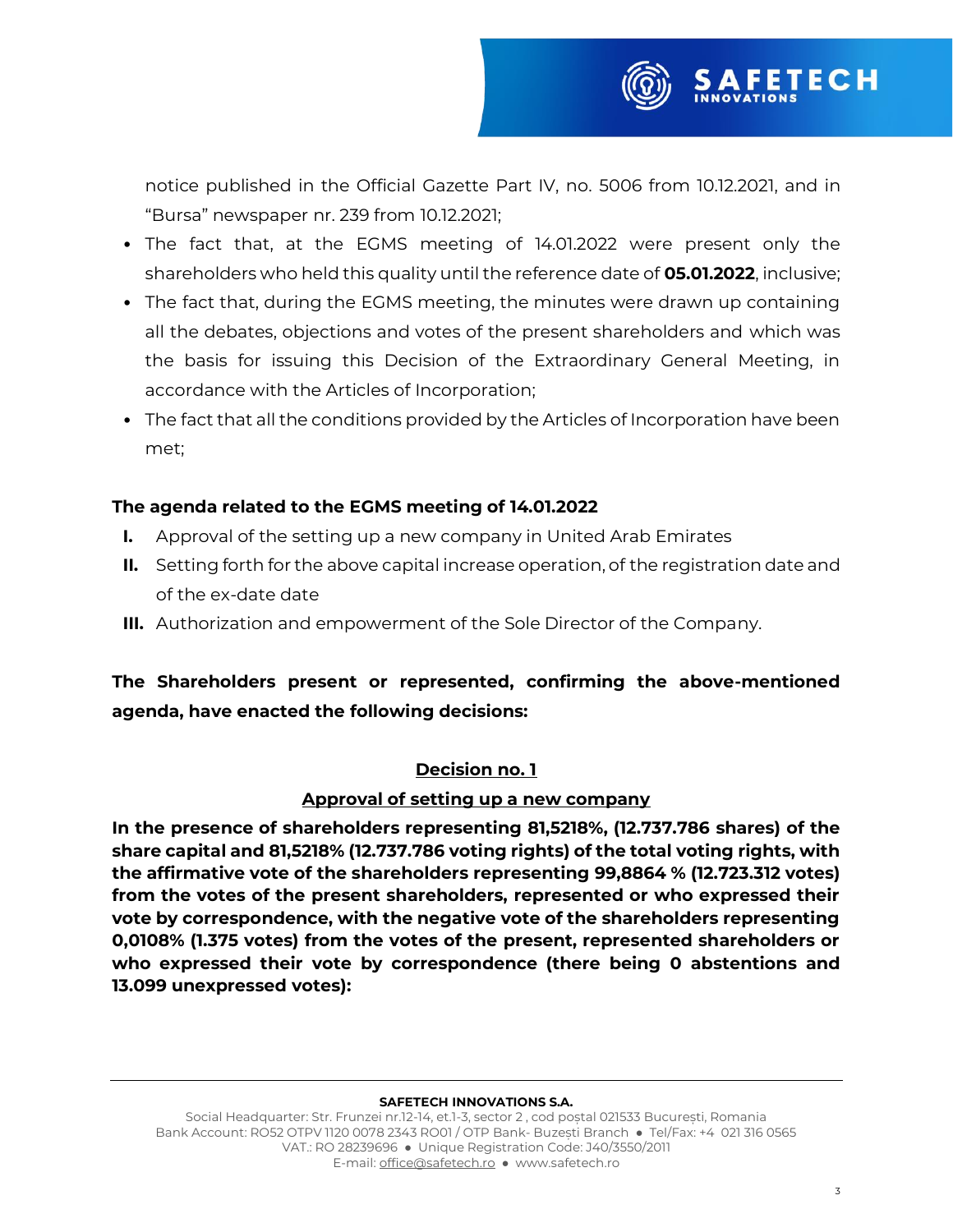

**Approved** setting up a new company, partially owned by Safetech Innovations S.A., as an associate with a **49%** share capital ownership, with the aim of expanding the company's activity abroad, as follows:

The company will be set up in the **United Arab Emirates** as a limited liability company that will operate in accordance with the legislation of the **United Arab Emirates** and will be based in **Floor 1, Corniche View Tower\Invest Bank Building, Istiqlal street, Abu Dhabi, United Arab Emirates.**

Under the conditions imposed by the legislation of the United Arab Emirates, Safetech Innovations SA will hold a **49%** ownership in the share capital of the newly established company, and the remaining **51**% of the share capital will be owned by the company registered in United Arab Emirates, **GreenGate Co. General Trading and Commercial Agencies - Sole Proprietorship LLC - represented by H.E. DR. Mubarak Hamad Marzouq Alameri as Chief Executive Officer.**

# **Decision no. 2**

# **Setting forth the registration date and ex-date**

**In the presence of shareholders representing 81,5295%, (12.738.986 shares) of the share capital and 81,5295%, (12.738.986 voting rights) of the total voting rights, with the affirmative vote of the shareholders representing 99,8786% (12.723.526 votes) from the votes of the present shareholders, represented or who expressed their vote by correspondence, with the negative vote of the shareholders representing 0,0091% (1.161votes) from the votes of the present, represented shareholders or who expressed their vote by correspondence (there being 0 abstentions and 14.299 unexpressed votes):**

**Approved** setting forth, for the Decision no. 1 above, the **registration date for: 15.02.2022** and **the ex-date for**: **14.02.2022.**

## **Decision no. 3 Authorization and empowerment of the Sole Director**

**In the presence of shareholders representing 81,5295%, (12.738.986 shares) of the share capital and 81,5295%, (12.738.986 voting rights) of the total voting rights, with the affirmative vote of the shareholders representing 99,8897% (12.724.937**

#### **SAFETECH INNOVATIONS S.A.**